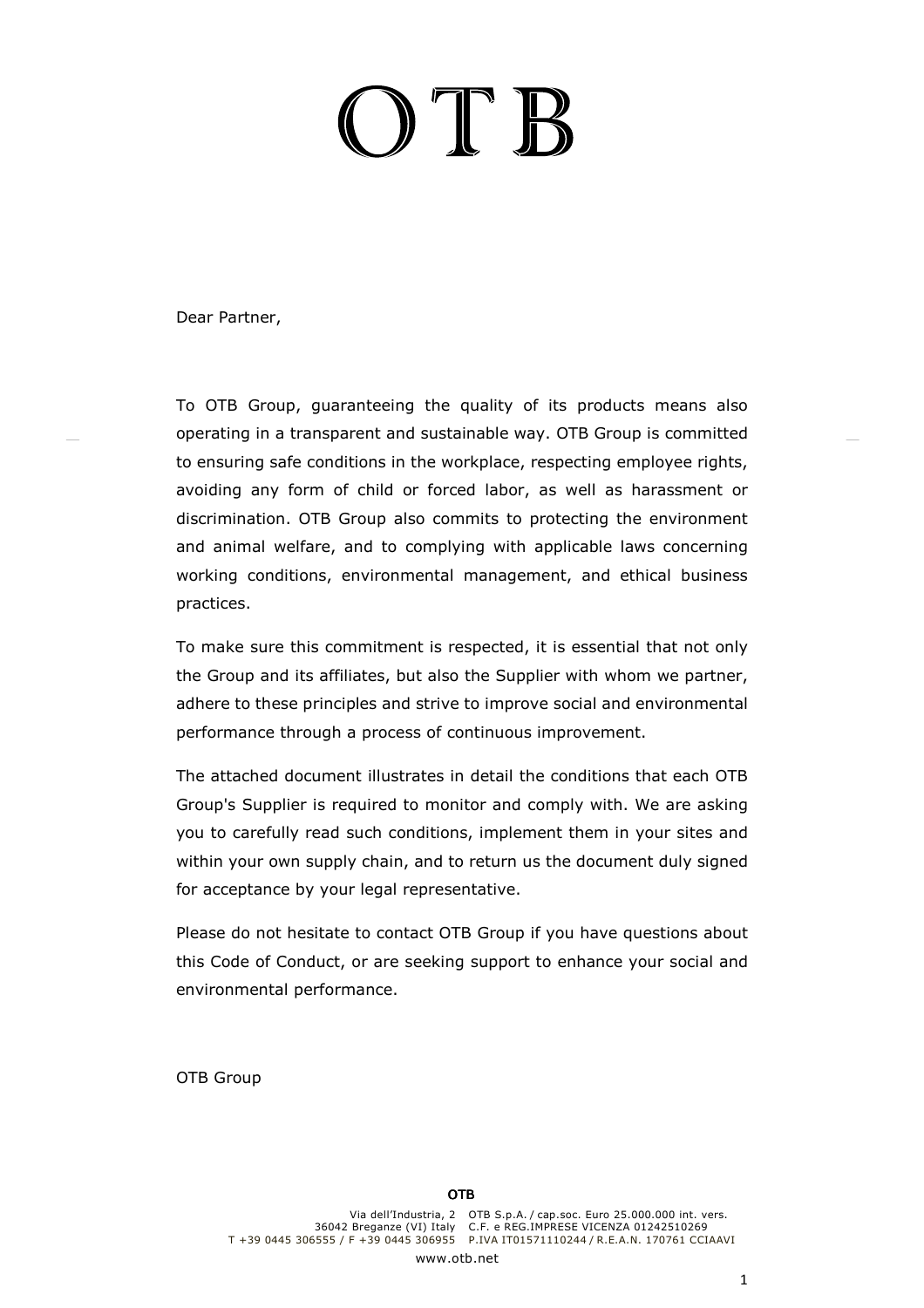# ITE

## CODE OF BEHAVIOUR FOR SUPPLIERS

The Supplier must comply and hereby undertakes the obligation to fully comply with:

- All local and national laws, including social and environmental regulations;
- This Code of Conduct:

Any action and/or initiative by OTB Group aimed to preserve legality in working conditions.

This Code of Conduct is based on (and aligned with) globally recognized social and environmental standards, particularly, the eight fundamental ILO conventions and the Universal Declaration of Human Rights.

Unless there is conflict between national law and any Supplier obligation in this Code of Conduct, the Supplier must adhere to the standard that promotes the highest level of protection for workers, communities, and other rights holders.

By signing this Code of Conduct, the Supplier commits itself (to the single companies belonging to the OTB Group, with which the Supplier will, from time to time, enter into a business relationship) to respect all the obligations set out herein.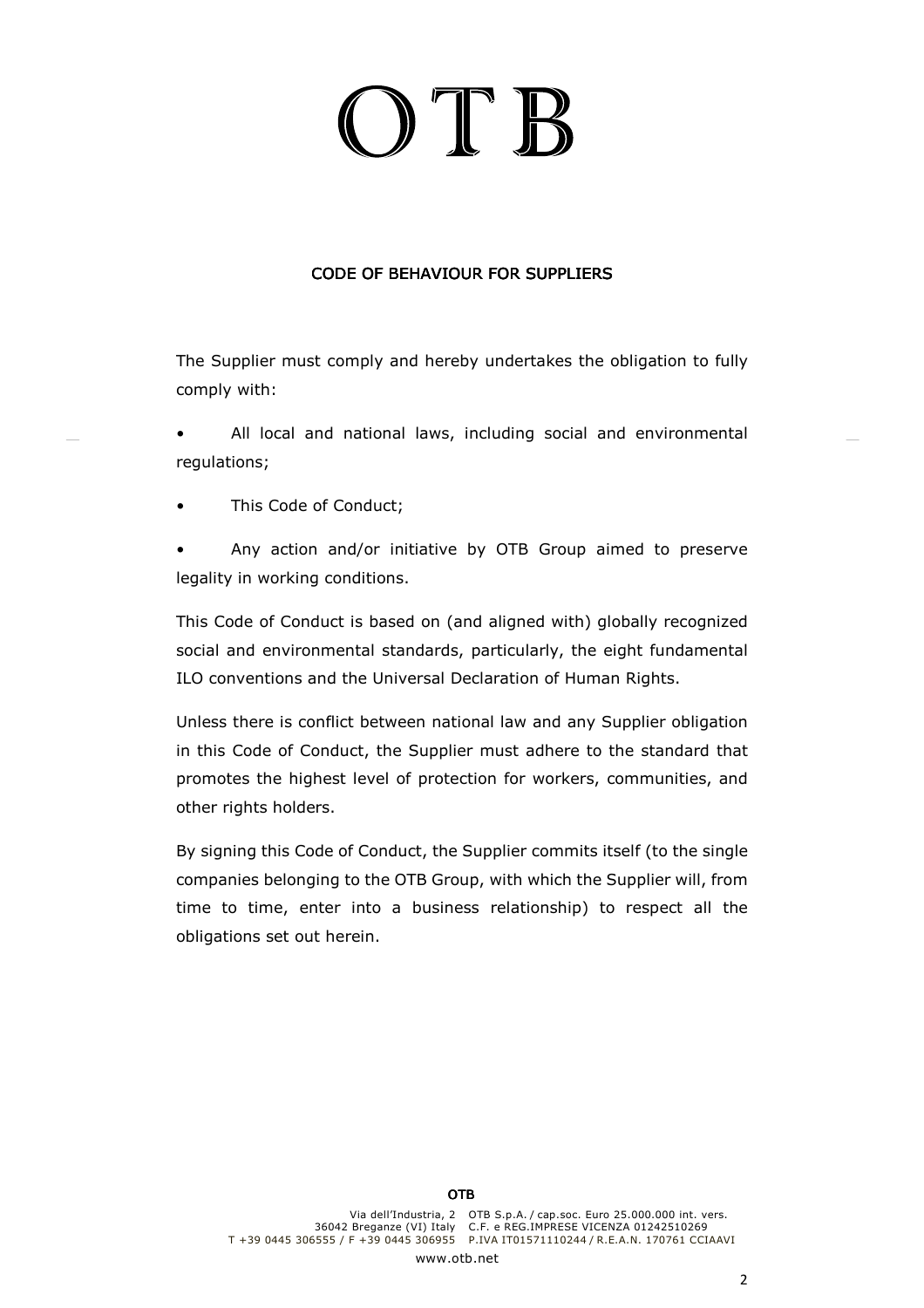## $\sum_{i=1}^{n}$

### **Regular Employment**

To every extent possible, work performed by Supplier's employees must be on the basis of a recognized employment relationship established through national law and practice.

Obligations to employees under labour or social security laws and regulations arising from the regular employment relationship shall not be avoided through the use of labour–only contracting, sub–contracting, or home–working arrangements, or through apprenticeship schemes where there is no real intent to impart skills or provide regular employment, nor shall any such obligation be avoided through the excessive use of fixed– term contracts of employment.

#### Child Labour

Workers must meet the local legal minimum age for employment, required by the law in force in the country where the manufacturing facilities are located, the age for completing compulsory education, or be at least 15 years old, whichever is higher. When employing workers under the age of 18, the Supplier must provide adequate protection against any conditions that may be hazardous to the health and safety of young workers. In particular, workers under the age of 18 must be protected from economic exploitation and from performing any work that is likely to be hazardous or to interfere with their education, or to be harmful to their health or physical, mental, spiritual, moral or social development.

#### Forced Labour

The Supplier must not use forced or involuntary labour, whether indentured, bonded, prison or labour obtained through slavery, human trafficking or otherwise. Workers will not be obligated or forced to make monetary deposits in relation to their employment, pay recruitment fees associated with obtaining work, or leave their original identity or immigration documents to the employer. Workers will have freedom of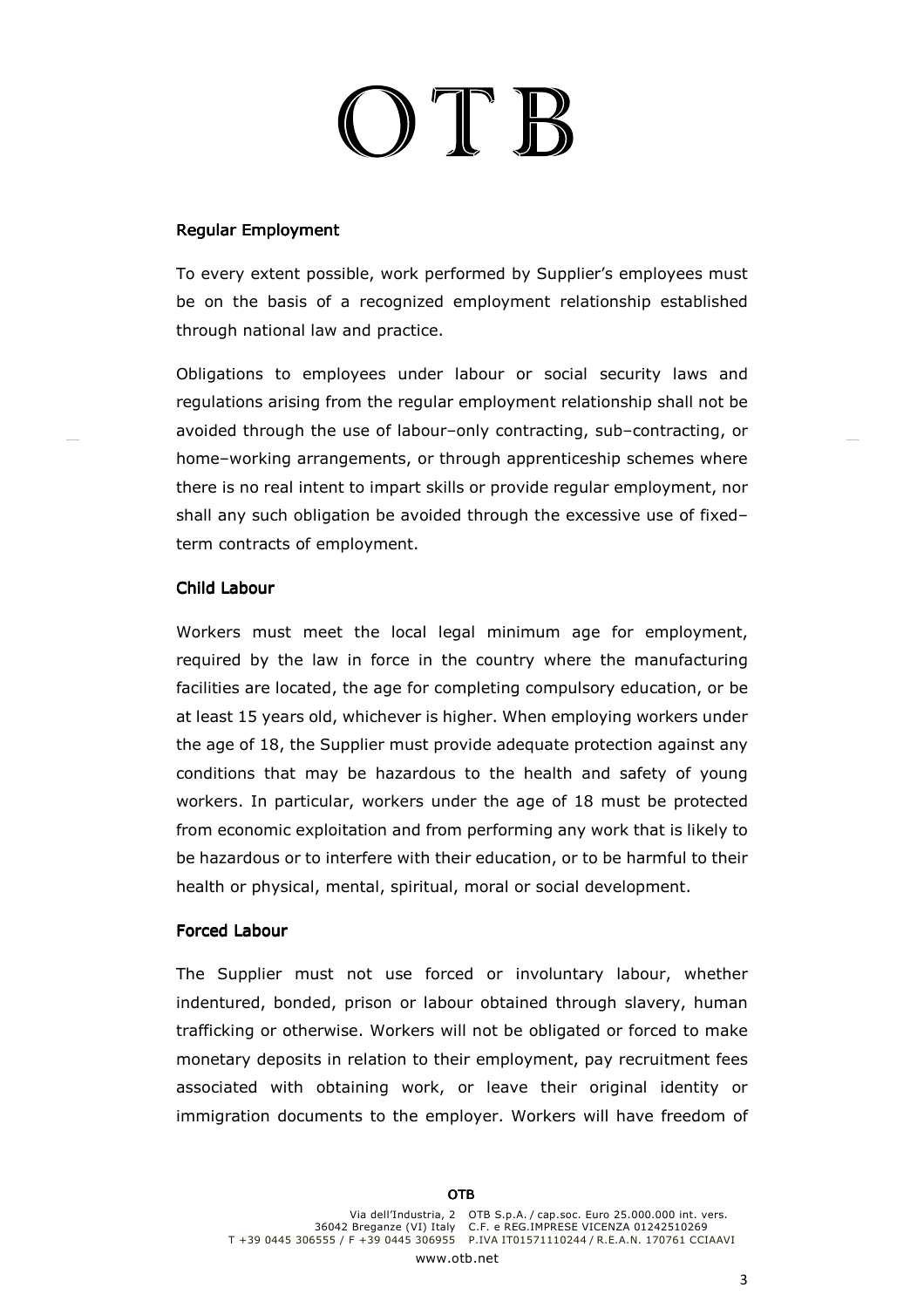# JTE

movement at their workplace as appropriate to their function, and will be free to terminate the work relationship in compliance with terms set forth by the laws in force and/or the collective agreements.

#### Coercion and harassment

The Supplier must treat each employee with dignity and respect and not use corporal punishments, threats, verbal harassments, abuses, intimidation, or other forms of physical, sexual or psychological violence.

#### **Discrimination**

The Supplier must not make discriminations in hiring and managing the personnel (including as regards, by way of example and not exhaustively, salary treatment, granting of benefits, career advancements, work assignments, dismissals or retirement) on the basis of: race, religion, age, nationality, language, social or ethnic origins, sexual orientation, gender, political or other opinions, property, birth, disability or other personal conditions which are not connected to experience or capability in the job (as provided for in ILO Equality Conventions 100 and 111). The Supplier should have an equal opportunity employment policy that promotes gender equity in employment practices, and ensure that men and women receive equal pay and conditions for the same jobs.

## Freedom of Association

The Supplier must respect the rights of employees to join unions in a lawful and peaceful manner, and to bargain collective agreements, without discriminations or interferences of any kind. Where permitted by law, the Supplier undertakes to facilitate and not to hinder the development of methods of aggregation, to enable employees to gather independently and discuss work-related issues.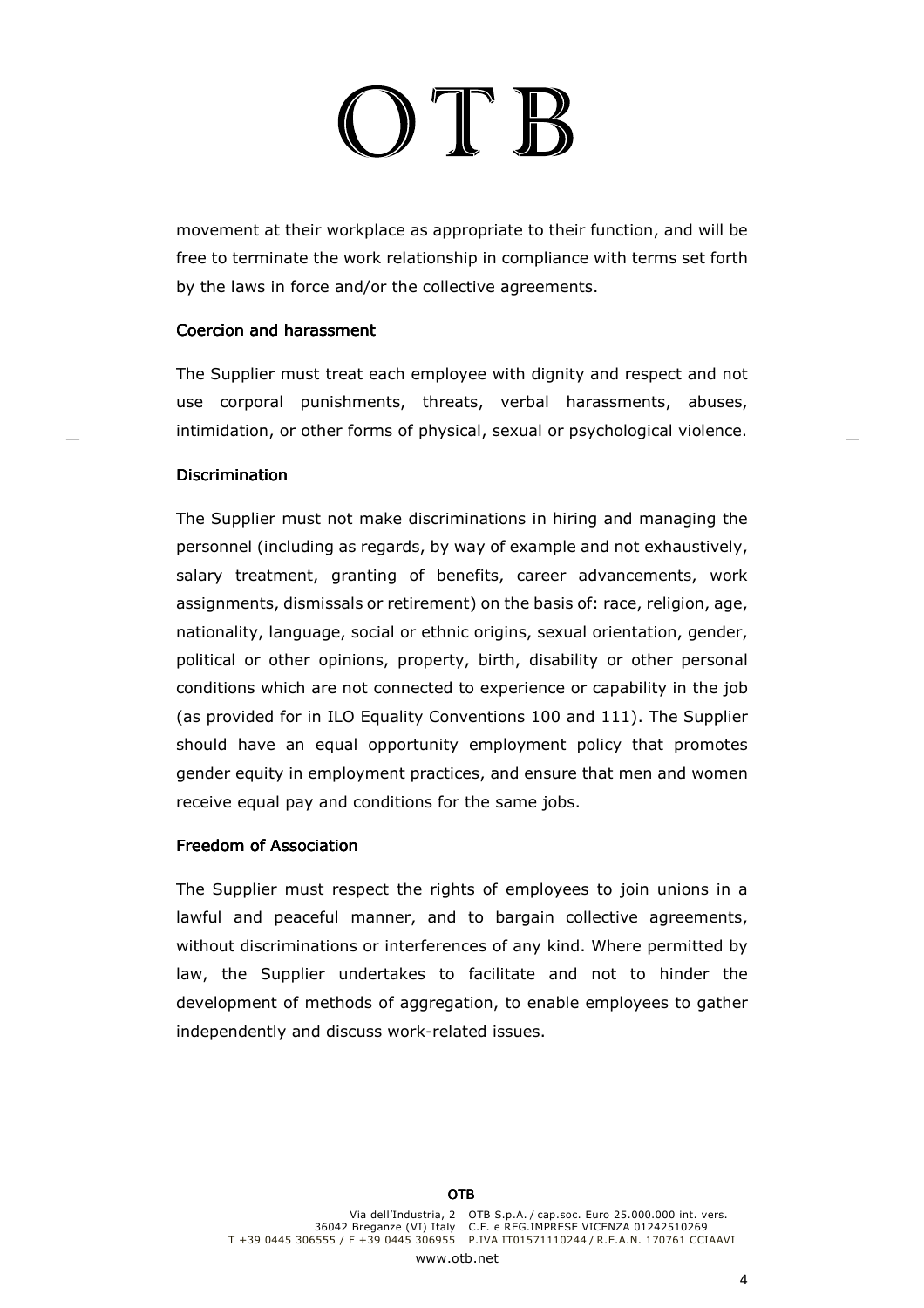# OTB

### Corruption and Bribery

The Supplier must respect local laws and must not engage in any form of corrupt practices, including but not limited to extortion, fraud, or bribery. Practices involving public or private corruption, illegitimate favours, and collusive behaviour are prohibited with zero tolerance.

#### Health and Safety

The Supplier must ensure a safe and healthy workplace, in compliance with all applicable regulations, through maintaining appropriate systems and practices for emergency preparedness, fire protection, and personal safety. The Supplier will ensure workers have access to potable water, sanitary facilities, and adequate lighting and ventilation systems (in any housing provided for workers). In order to ensure the well-being of workers who manufacture products for companies belonging to OTB Group, the use of sandblasting and/or of equivalent/similar techniques in manufacturing processes is prohibited.

The Supplier must provide regular health and safety trainings to all workers and management, and must assign the responsibility for health and safety to a senior management representative that will carry out regular risk assessments to prevent accidents and injuries.

#### Working hours

The Supplier must comply with the laws and the applicable standards of the sector concerning working hours, holidays and vacations. The personnel must receive at least one day off after six consecutive days of work, unless the laws or the collective agreements provide flexible working hours with proper compensatory days of rest.

#### **Wages**

The Supplier must respect the right of personnel to a befitting wage which is always sufficient to meet the employees' basic needs, and which must

5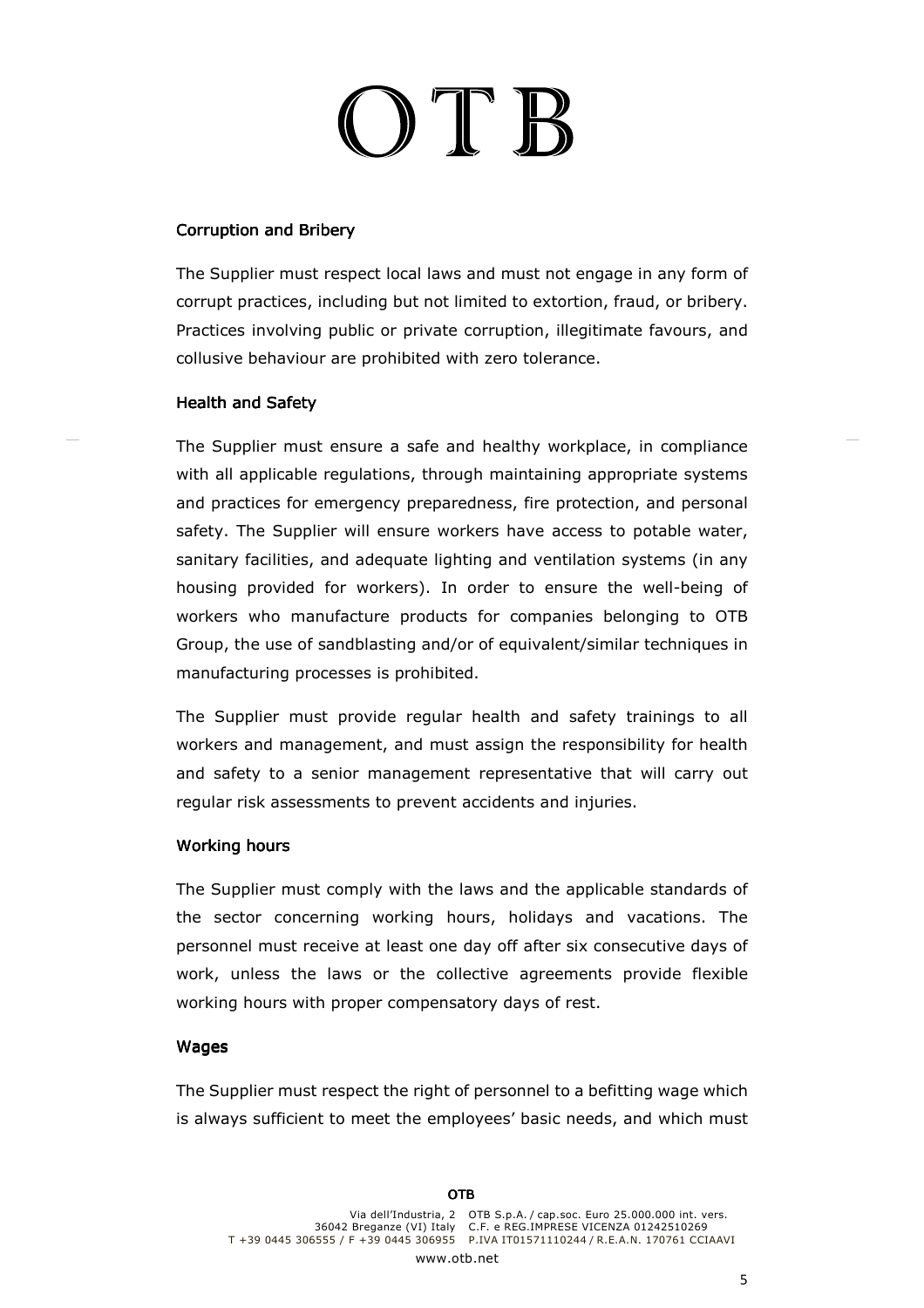# $\Gamma$

be at least the minimum wage or the appropriate prevailing wage, whichever is higher, in compliance with all applicable laws. The Supplier must pay workers on time and provide to all workers legally required employee benefits, including (by way of example and not exhaustively) paid leave, health benefits, as well as maternity leave and child care leave benefits, in compliance with all applicable laws. Deductions from wages as a disciplinary measure shall not be permitted, nor shall any deduction from wages, unless where provided for and permitted by applicable national law or, where not provided for by such national law, only after the expressed permission of the worker concerned. All the overtime must be paid at a premium rate as provided by the national law, the collective agreements, or the prevailing standards of the sector, whichever is higher.

#### **Environment**

The Supplier must comply with all applicable environmental laws, and must provide training to all relevant personnel on environmental policies and procedures. The Supplier should implement processes and systems to reduce the use of natural resources such as water and energy, and to minimize waste. OTB Group also recommends the implementation of an environmental management system to manage, track, and set goals related to environmental performance, including waste, water, and energy.

## Animal welfare

The Supplier must respect the animals, and should ensure the highest standards of animal welfare provided by laws and conventions applicable in the Supplier's country (or in the countries where the manufacturing facilities are located), in all the business processes (including the manufacturing processes), through the entire life of the animal. In any case, any technique to obtain plumes and feathers from live animals are prohibited.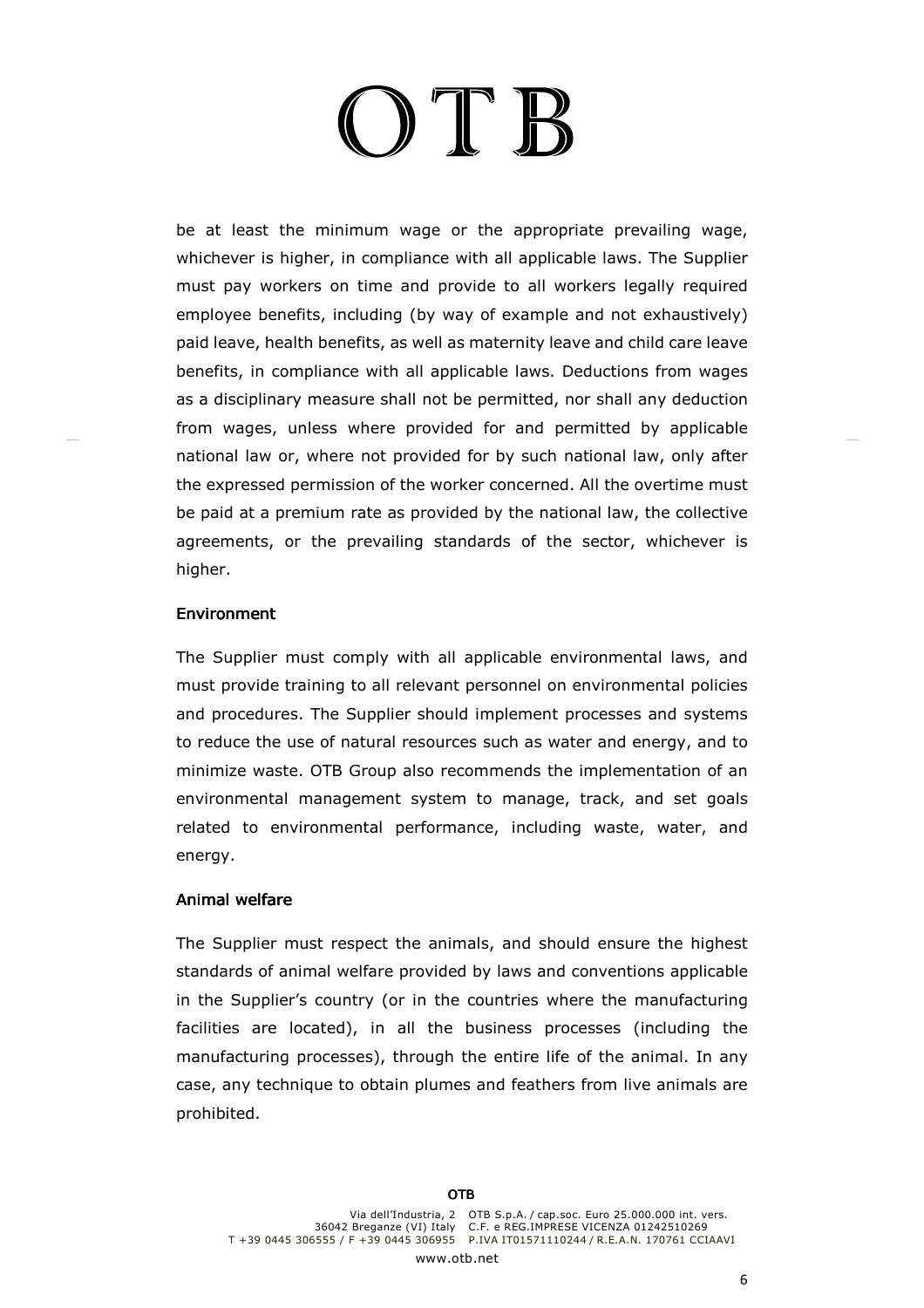# OT B

#### Sub-contracting

The Supplier must not engage any subcontractor to perform, in whole or in part, any work and/or activities entrusted to him by OTB Group and/or by the individual companies belonging to OTB Group, unless expressly authorized in writing by OTB Group company concerned. In this last case, the Supplier shall be and remain responsible towards the companies belonging to OTB Group, and with the signing of the present Code of Conduct expressly assumes this obligation, of the full respect of the Code of Conduct also by the subcontractor. For the purposes of this Code of Conduct the word "subcontractor" shall mean a supplier who has no direct relationship with OTB Group and/or with the individual companies belonging to OTB Group, but which is involved by the Supplier, under the terms and conditions set out above, in the performance of part of the work and/or activities entrusted to the Supplier.

#### Implementation and grievance processes

The Supplier must establish a process to ensure that the requirements in this Code of Conduct are implemented and consistently applied in its facilities. Such management systems should include human resources policies and procedures that are communicated to workers and whose implementation is adequately monitored.

The Supplier must also develop and implement an appropriate workplace grievance mechanism to raise workplace concerns. This mechanism must be an understandable and transparent process that provides timely feedback to those concerned, prohibit retaliation, and guarantee confidentiality of the worker lodging the grievance. The Supplier must faithfully warn the single company part of OTB Group with which it may enter in a business relationship of any serious difficulty in applying this Code of Conduct.

www.oth.net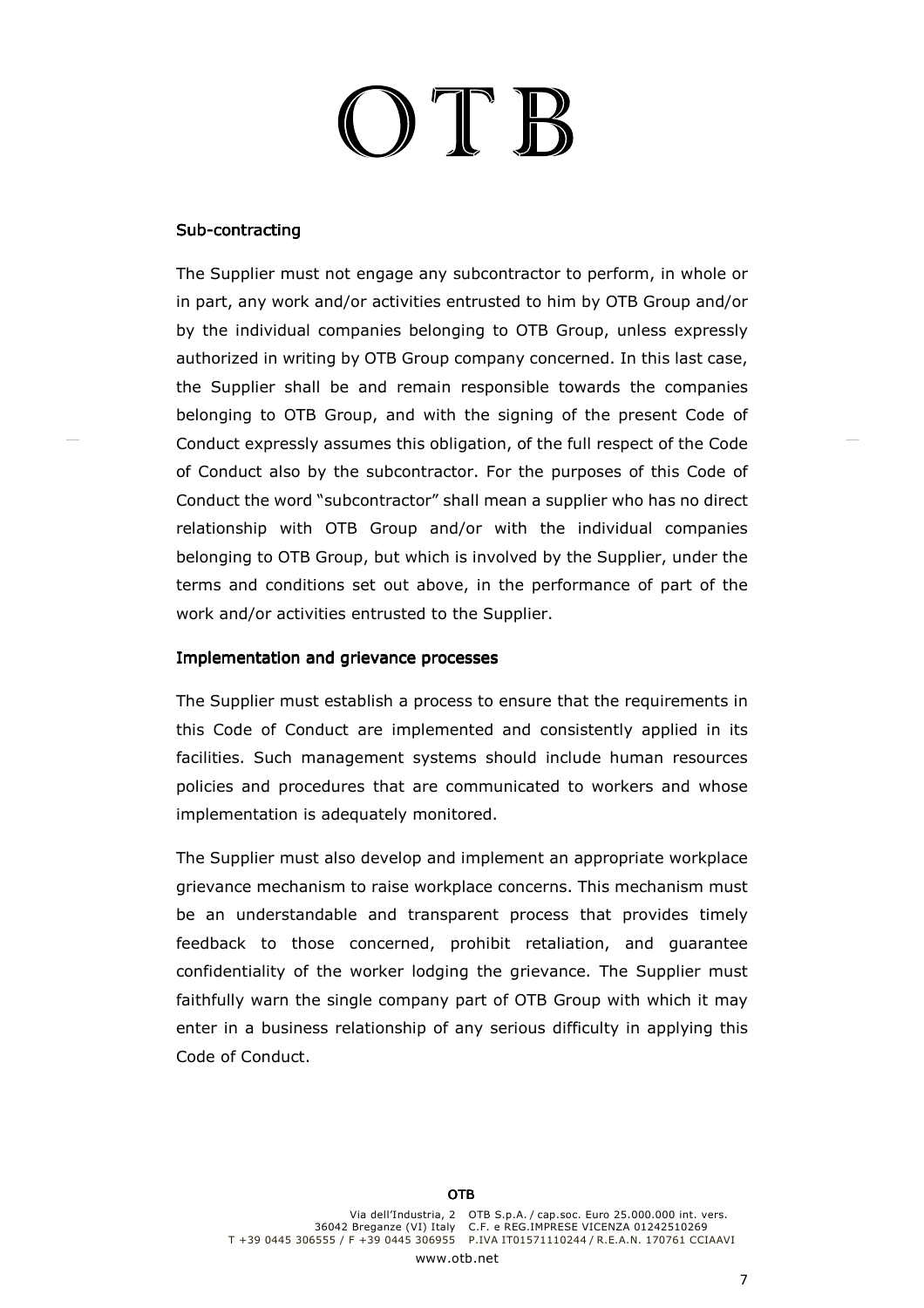## OTEB

#### Monitoring and compliance

The Supplier must monitor and modify its management processes and business operations to ensure he aligns with this Code of Conduct. The Supplier is expected to monitor, measure, and improve the social and environmental performance of its facility, using appropriate management systems and tools.

The Supplier must authorize the single company part of OTB Group with which it may enter in a business relationship and its representatives to carry out monitoring activities to check the compliance with this Code of Conduct, including unannounced inspections (it being understood that the Supplier and the single companies part of OTB Group may decide to provide a reasonable period of notice, related to such inspections, in the relevant supply agreement) of the manufacturing facilities and the housing provided to employees, the possibility to check books and records relating to personnel, and the possibility to make private interviews to employees. The Supplier agrees to make available at its registered office all the documentation that may be needed to give evidence of compliance with this Code of Conduct, not falsify records, coach workers in how to answer questions, or intentionally mislead the single companies part of OTB Group or their representatives in any way. Furthermore, the Supplier must carry out effective corrective actions, which may become necessary to remedy any failure to comply with this Code of Conduct, within a reasonable period in agreement with the single companies part of OTB Group with which it may enter in a business relationship.

The Supplier declares and guarantees that its structure, its management processes and business operations are aligned and conform to the provisions of this Code of Conduct.